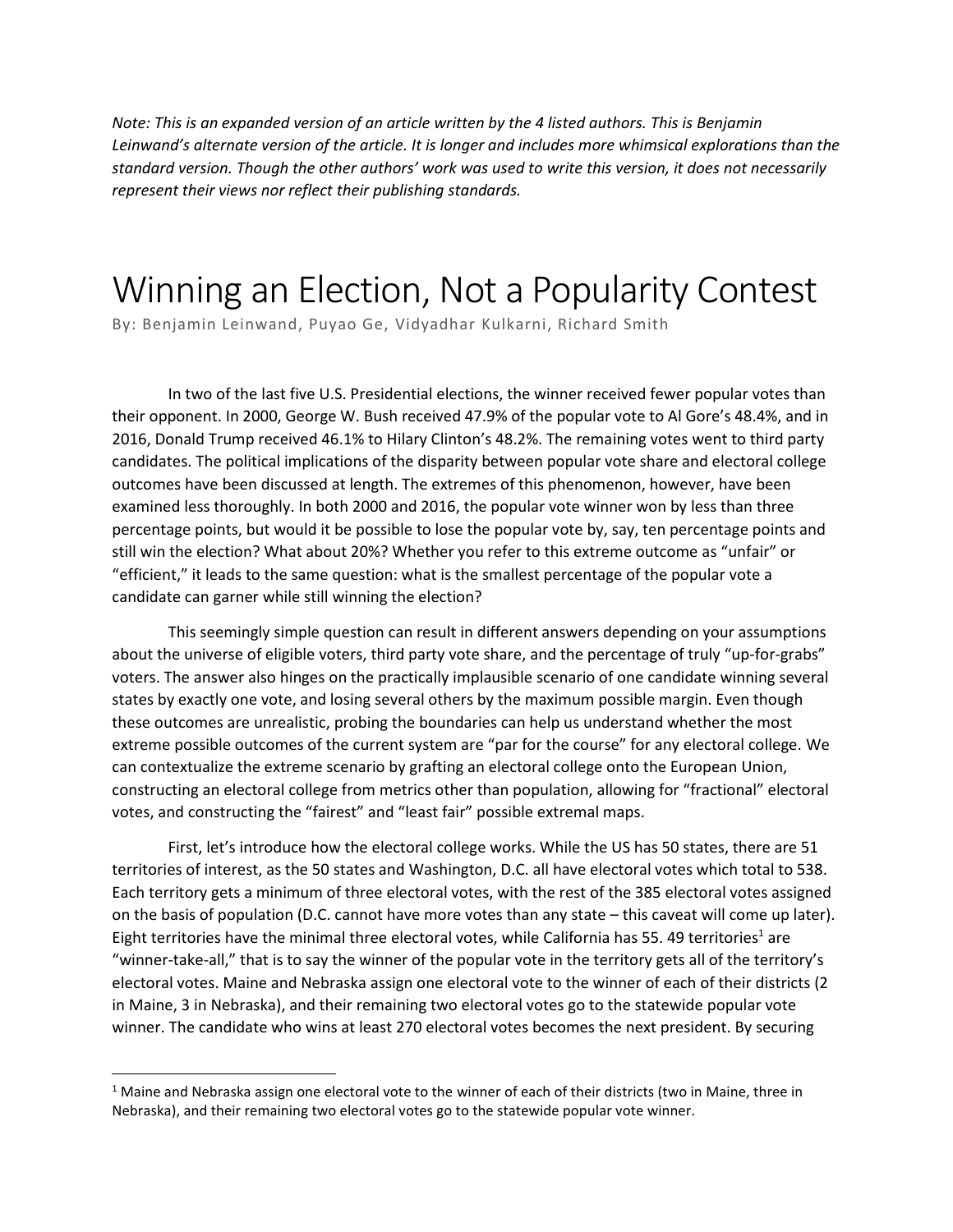269 electoral votes, a candidate can guarantee that no one else can win the election outright, at least preserving their own chance to win through a special process. We include percentages required to get to 269 electoral votes in parentheses to account for this possibility.

Since each state starts with three electoral votes regardless of population, and all states have an integer number of electoral votes, this gives rise to certain electoral votes representing fewer voters than others. We refer to the ratio  $\frac{Electoral \: Votes}{Popular \: votes}$  as the "efficiency" of a territory (or candidate). To leverage the disparity in efficiencies among states, one can construct a simple heuristic, which goes roughly as follows: give the popular vote winner 100% of the votes in the least efficient states until they get to 268 or fewer electoral votes. Also give the popular vote winner 50% of the votes minus one in every remaining (more efficient) state. While this heuristic explains the general strategy for constructing an extreme scenario, there may be some electoral votes left over. For example, if taking the least efficient states in order results in a jump from 259 to 273 electoral votes, one can still include a state with seven electoral votes that is less efficient than the state we couldn't add with 14. Extending this, perhaps we could remove a couple of the last added states to include slightly less efficient states, but get closer to 268 electoral votes, resulting in more total popular votes. The simple heuristic can't account for these issues, but fortunately, we can use slightly more sophisticated methods like a Monte Carlo Algorithm and Integer Programs (see inset boxes).

We can start by comparing results depending on our definition of "population." One choice is the "voting eligible population" (VEP) of each state, consisting of citizens over 18, but depending on the state, this can also disqualify felons and incapacitated people. Estimates of these quantities as of the 2020 primaries are available at the state level<sup>2</sup>, but not available at the district level, so for Maine and Nebraska we have opted to split the voters evenly across districts. More narrowly, we can use the number of votes actually cast in the 2016 election in each territory as our reference for available popular votes. For the moment, we

# MONTE CARLO ALGORITHM

A simple algorithm can be used to get a "good" solution, but can't guarantee an optimal one. Let S be the proposed set of territories won by the election winning candidate, and let N be a large number, like 1 million.

1. Let S = all 51 territories.

- 2. Randomly choose integer K>0.
- 3. Randomly select K of the 51 territories.

4. Let S-new consist of S "swapping" all territories selected in step 3 (those that were in S are removed; those that were not in S are added to S).

5. If S-new has either (a) a larger population than S, or (b) fewer than 270 electoral votes, reject the change and keep S. Otherwise, replace S by Snew.

6. Go back to step 2 and run steps 2 - 6 for N repetitions.

You can also run this algorithm several times and choose the best available result.

will assume that there are only two candidates and that all voters are "up-for-grabs." We will discuss more "realistic" extreme scenarios at the end of this article. Using VEP, a candidate could win the election (get 270 or more electoral votes) with only 22.2% of the popular vote (22.1% if the candidate is

<sup>2</sup> McDonald, Michael P. 2020. "2020 Presidential Nomination Contest Turnout Rates" *United States Elections Project*. October 1, 2020[. http://www.electproject.org/2020p](http://www.electproject.org/2020p)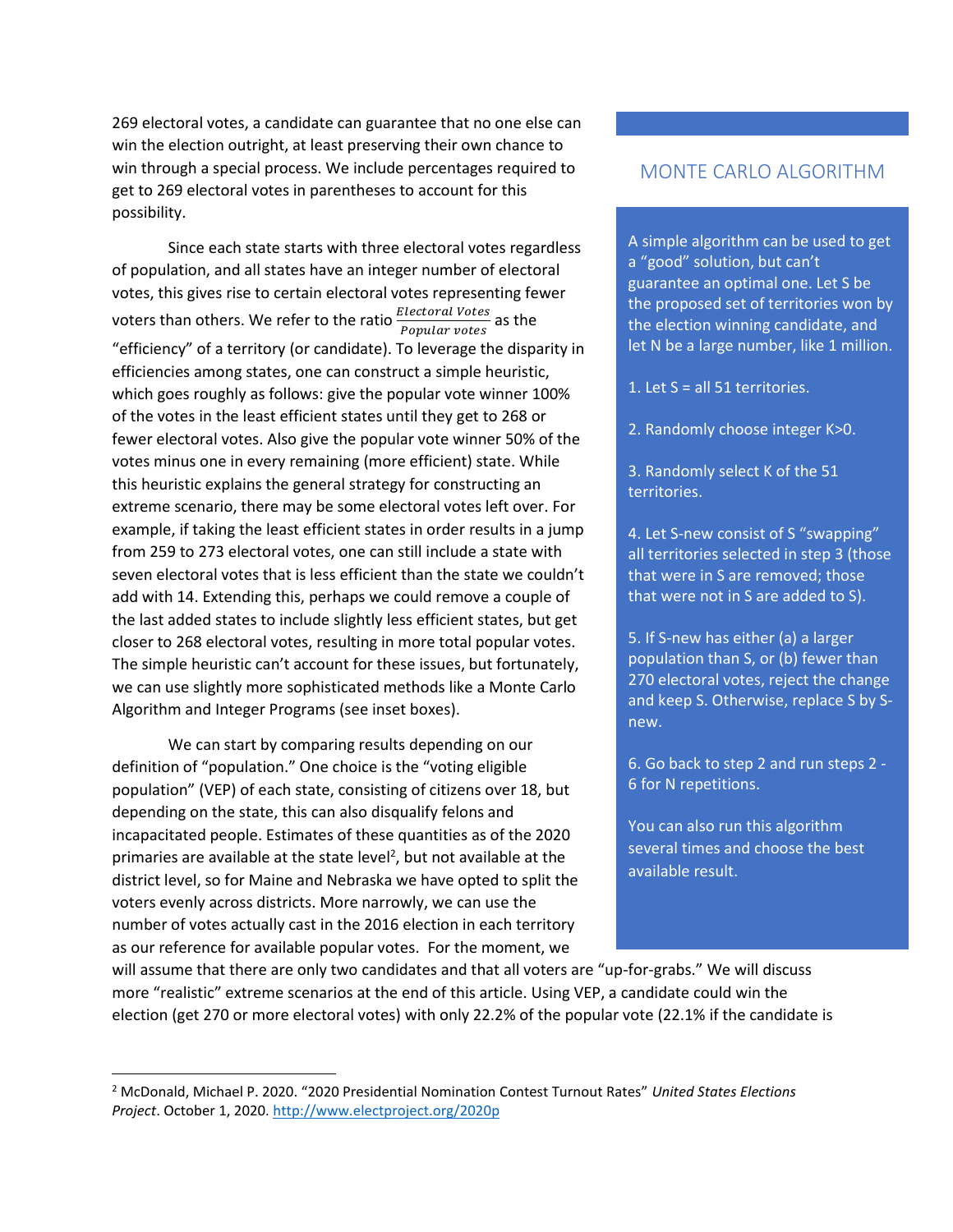# INTEGER PROGRAM

An Integer Program (IP) is a constrained optimization problem where the decision variables are constrained to take integer values. An IP solver can provide a certificate that it has found an optimal solution, which is an improvement over the Monte Carlo Algorithm, but finding an optimal solution may take an extremely long time. Since there are only 51 territories, it is not computationally intractable to find optimal solutions to our problems using optimization software like CPLEX or SAS.

We can solve our initial problem with the following IP, which includes the "populations" and electoral votes in each territory as inputs.

Let: 1 ≤ i ≤ 51, representing each territory.

 $x(i) = 1$  if the winner gets a majority of popular votes in territory i, 0 otherwise.

 $v(i)$  = Popular votes in territory i.

E(i) = Electoral votes in territory i.

We solve the following problem:

Minimize:

 $(x(1)v(1) + ... + x(51)v(51))/2$ 

Subject to:

 $x(1)E(1) + ... + x(51)E(51) \ge 270$ 

and  $x(i) = 0$  or 1,  $1 \le i \le 51$ 

Even the more complex problems we discuss do not require much more sophisticated IP formulations.

only required to get 269 votes). If we use 2016 votes, a candidate can win with just 21.3% (21.2%)! Both the IP and the Monte Carlo produce the same solutions<sup>3</sup>.

The solution using 2016 vote has some peculiar features beyond the assumptions about voting patterns that were used to derive it. The inclusion of California and Texas in the most efficient set of territories contradicts the common notion that the way to efficiently amass electoral votes is to win all the small territories, and it seems unlikely that these two largest states would be won by the same party, since for decades California has been regarded as a Democratic stronghold with Texas just as strong on the Republican side. But perhaps that is part of the explanation why they feature in our optimal solution: both states have reduced turnout because they are regarded as a foregone conclusion, but that makes them more likely to be selected by our algorithm, which favors states with a low ratio of popular votes to electoral college votes.

#### **Constructing the Most Extreme Scenarios:**

At first blush, this seems like an absurdly small vote share for an electoral college winner. Perhaps the difference in efficiencies across states gives rise to such extreme values. One attempt to remedy this issue could be to keep the electoral college and let all states be winner take all (as it's not clear how to reallocate the districts in Maine and Nebraska), but reallocate the electoral

<sup>&</sup>lt;sup>3</sup> Using VEP, the set of territories worth at least 270 combined electoral votes but giving the minimum fraction of popular votes consists of: Alabama, Alaska, Arizona, Arkansas, Connecticut, Delaware, District of Columbia, Hawaii, Idaho, Illinois, Indiana, Iowa, Kansas, Kentucky, Louisiana, Maine, Maryland, Massachusetts, Minnesota, Mississippi, Montana, Nebraska, Nevada, New Hampshire, New Jersey, New Mexico, North Dakota, Oklahoma, Oregon, Rhode Island, South Carolina, South Dakota, Tennessee, Utah, Vermont, Washington, West Virginia, Wisconsin, and Wyoming. Using 2016 votes, add California, Georgia, and Texas to that set and remove Alabama, Illinois, Iowa, Maryland, Massachusetts, Minnesota, New Jersey, Oregon, Washington, and Wisconsin.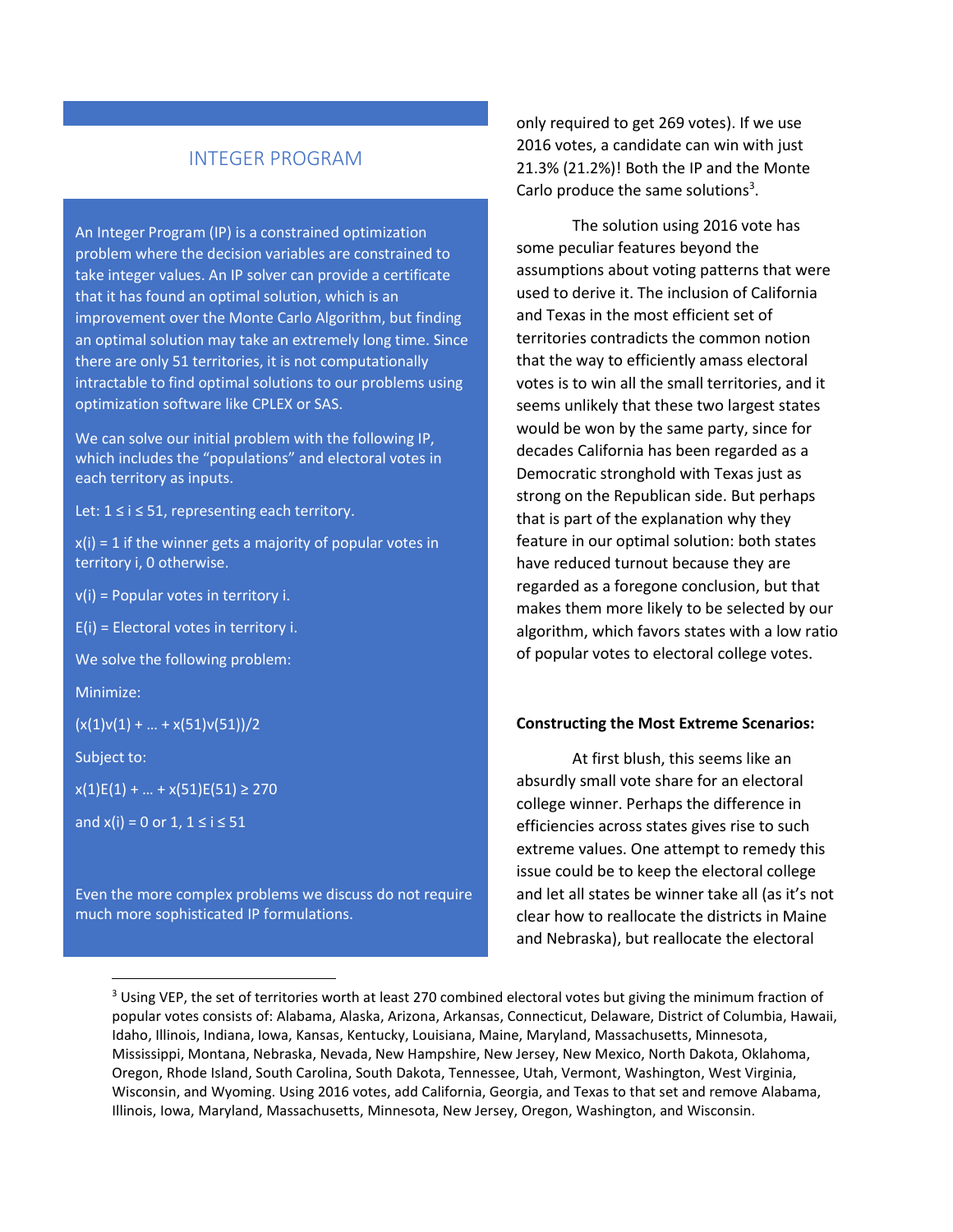votes strictly by population. In this world, the number of electoral votes for each state is  $538 \times \frac{State\ population}{National\ Population}$  and this value does not need to be an integer. This eliminates the 3 electoral vote minimum, makes all states equally efficient, and allows D.C. to have more electoral votes than certain states, but larger states will still have more votes than smaller states. In this case, the value we get is 24% (23.9%) for VEP, and 22.2% (22.1%) using 2016 votes.

One may now begin to suspect that any scenario with an electoral college gives rise to extreme possibilities. To see this, imagine if the playing field has been leveled as much as possible by creating 538 individual states of equal population, each with one electoral vote. Assume there are two candidates and all voters are up-for-grabs. Even in this contrived situation, one can use the heuristic to see that a candidate can win the electoral vote with just over 25% of the popular vote, by winning 270 states by exactly one vote, and getting zero other votes in the 268 other states. If each of these states consist of exactly one voter, we're back to a popular vote, and a candidate needs more than 50% of the popular vote to win. As the population of this fictitious country grows, though, the minimal winning vote share shrinks closer and closer to 25%, so we can think of 25% as an upper bound on the smallest percentage of the popular vote share of an electoral college winning candidate. In that sense, an electoral vote winning candidate getting as much as 25% is in some ways the "fairest" extreme outcome we could hope for! By comparison, the values we calculated above don't appear quite as bad as they first seemed, considering that these are the most peculiar possible outcomes.

With an upper bound in hand, we can also look for a lower bound. The upper bound relies on splitting the nation into equally populous territories. The lower bound has a somewhat stranger composition. To get there, we need to take a quick detour into how electoral votes are allocated to each state, called the Huntington-Hill method. The process is actually based on representatives and senators from each state, but for simplicity, we will explain how to get these values for the electoral college.

Each territory starts with three electoral votes. To distribute the remaining 385 votes, create a  $51 \times 385$  table where each row represents a territory, and each column heading is calculated by the formula  $\sqrt{c*(c+1)}$ , where *c* represents the column number. To get the value in each cell of the table, take the population of the corresponding state and divide by the column heading. For each of the largest 385 values anywhere in the table, the territory in whose row the value resides gets an additional electoral vote.

Getting back to the lower bound, instead of splitting the population equally across all territories, we put a single person in 49 of the territories with three electoral votes each, and split the rest of the people between two gigantic territories. Using the Huntington-Hill method, allocate the remaining people so that the larger one will have 268 electoral votes, but is one person short of receiving 269 electoral votes. The rest of the people reside in the final territory, which must have 123 electoral votes. Additionally, pack all people who are ineligible to vote into the second largest state, so they count towards allotting electoral votes, but cannot contribute to the popular vote. The US reported a total population of 328,239,523 in 2019, but currently has an estimated 233,053,576 VEP, which leaves 95,185,947 people who are unable to vote. If 226,036,192 people who are all eligible to vote live in the largest state, and 102,203,282 people live in the second largest state, that leaves only 7,017,335 eligible voters in the second state, one voter in all other territories, and crucially, gives the largest state 268 total electoral votes. This allows the losing candidate to spend votes maximally inefficiently, receiving no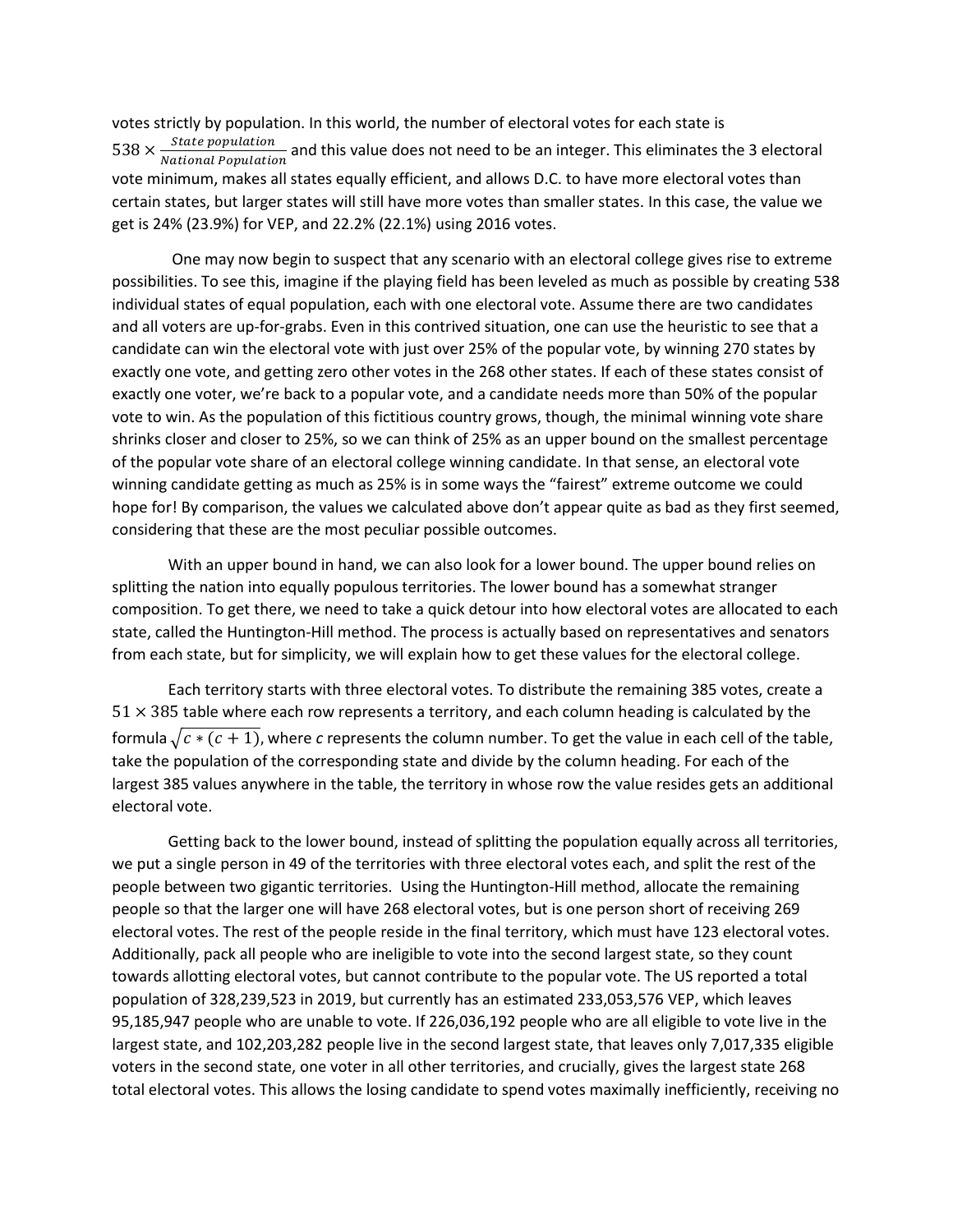votes from all of the ultra-efficient "one popular vote for three electoral votes" territories. If the electoral college loser wins all votes in the largest state and just under half the votes in the second largest state, that candidate would receive about 98.5% of the vote, leaving only 1.5% of the vote for the election winner. This calculation relies on the discrepancy between states' total populations, according to which electoral votes are allotted, and their voting eligible population, who can cast popular votes. If instead we ignore all non-eligible voters and reallocate electoral votes solely based on VEP, this same two state packing method would allow the winner to receive just under 15.6% (15.4%) of the popular vote.

For those eagle-eyed readers waiting for Chekhov's caveat, there is one even sillier situation. If we packed the whole US population (minus 50 people – one for every state) into Washington, D.C., beyond the feat of almost matching President Trump's inauguration crowd, by law, D.C. cannot have more electoral votes than any state, so the votes would be split evenly across all territories. In that case, a candidate could receive only 26 votes – about one of every nine million eligible voters – and win the electoral college. Politically engaged readers may consider that this scenario could lead to increased calls for D.C. statehood, or perhaps secession.

## **Alternate Scenarios:**

These upper and lower bounds are mathematically interesting and show the narrow range of these extreme possibilities, but they require such manufactured scenarios as to not provide much insight about our system in practice. That is to say, though one can concoct situations to achieve these upper and lower bounds, how do the current results compare to other "real world" possibilities?

As a first example, we can use the Huntington-Hill method and Mixed Integer Programming to see how extreme the electoral college could look were it imposed upon the European Union. In that case, the electoral vote winner would need to get more than 23.2% (23.1%) of the vote. However, this isn't quite a fair comparison. The EU only has 27 member states, so only 81 of the 538 electoral votes are assigned without regard for population, as opposed to the 153 that are assigned in the US, which allows for greater efficiency for US candidates. To account for this, we can create a duplicate for each EU member state to get to 54 members. In that case, one could win their electoral college with 20.6% (20.3%) of the vote. One could object to our steadfast fidelity to 538 votes, but these results indicate at the extremes, the US cannot give rise to much more lopsided results than the EU would if it had an electoral college.

What if we allocated electoral votes by something other than population? President Trump is apparently fond of looking at the 2016 electoral map's sea of red districts. What if territories were allocated electoral votes by their area, rather than their population size? Using the total area of each territory in square miles to distribute electoral votes, under winner-take-all-rules, a candidate can win with a vote share of 22% (21.9%). We could also cut out Citizens United's middleman and let each dollar of GDP from each state literally get a vote. Money talks, so why shouldn't it vote? A candidate could win an election carrying only 21.5% (21.4%) of the country's GDP. Though these examples are unusual, at least the voting "population" is identical to the metric for allocating electoral votes. Electoral votes are apportioned to states based on their populations in 2010, so between 6 years of population changes,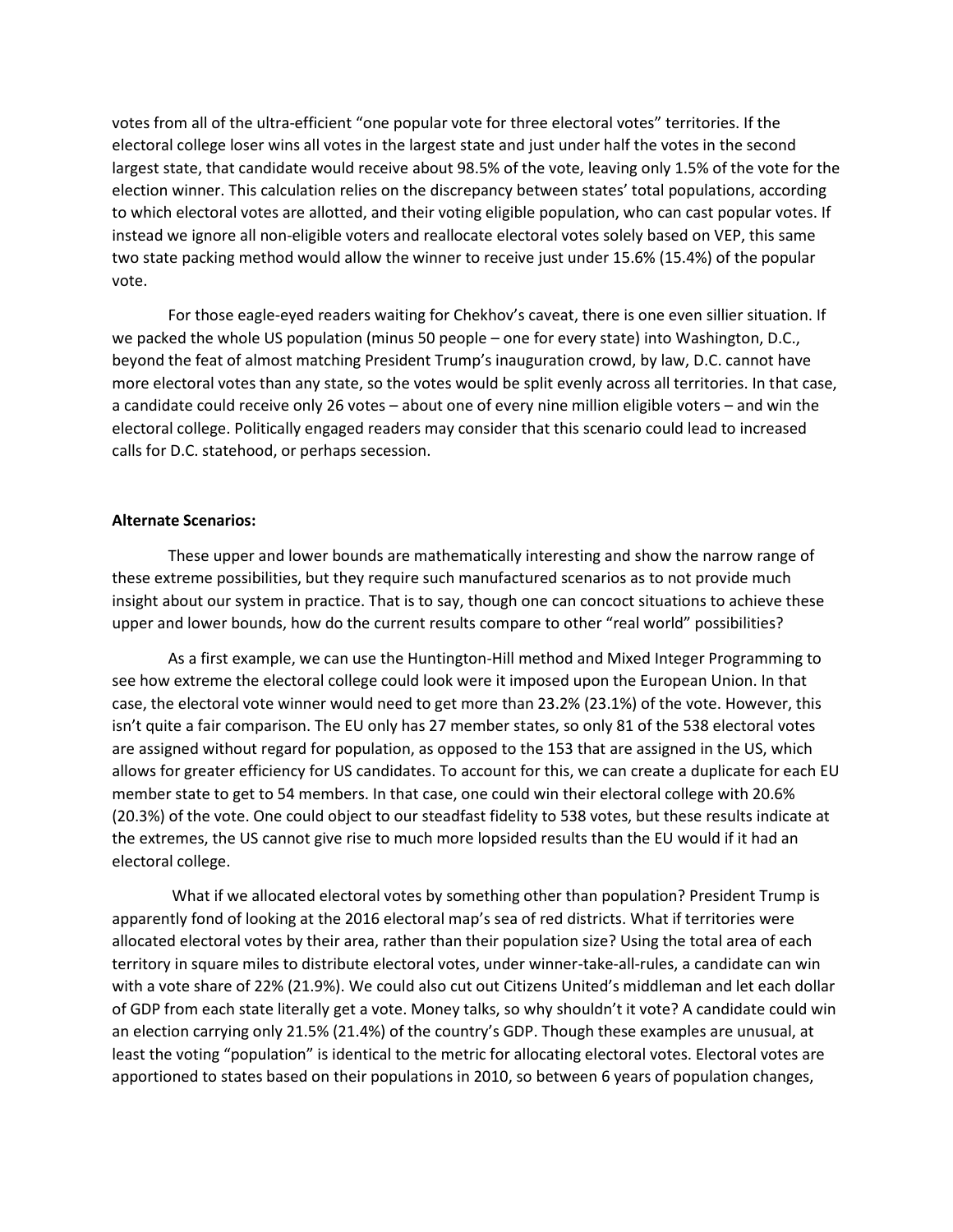different age and citizenship compositions of each state (as well as different laws governing voting access), and differing voting rates, using actual voters from 2016 allows for more lopsided results!

### **Realistic Scenarios:**

The results presented thus far may terrify some, but these fears can be dismissed as entirely unrealistic. After all, no candidate will ever get 100% of the popular vote in any state! Especially in this polarized era, there may be relatively few true swing voters, so this kind of extreme minority rule is mere mathematical scare-mongering with no bearing on reality. With that in mind, we can incorporate more information to ground our (still extremely improbable) results in a more realistic context. The first piece of information is the *smallest vote share* each major party has received in any recent presidential election. This percentage represents the "floor" of support for each party, consisting of "solid" Democrats and Republicans. All voters not "solidly" in a camp are considered swing voters, and they are "up-for-grabs," meaning either candidate can win any number of these voters. In each state, one party may have a higher floor than the other, which is a departure from the original assumptions, where no candidate is guaranteed any votes. For example, looking at the elections from 1992 to 2016, the smallest vote share for Democrats in California is the 46% Bill Clinton received in 1992, while Donald Trump's 31.6% in 2016 is the smallest vote share for Republicans in California over that period, leaving 22.4% of California voters up-for-grabs. In North Carolina, the lowest vote share since 1992 is 42.7% for Democrats and 43.4% for Republicans, both occurring 1992, meaning only 13.9% of Tar Heel voters are considered swing voters. Furthermore, since candidates have a floor of support in each state, that should eliminate truly extreme results as described above.

We can also incorporate the *largest third-party vote share* from the past several elections, or equivalently, the largest percentage of votes that went to neither of the two major parties. A greater third-party vote share allows a candidate to win a state with a smaller percentage of the popular vote. For example, in 2016, Donald Trump won Utah while only receiving 45.5% of the popular vote, against Hilary Clinton's 27.5%. An independent candidate, Evan McMullin, received 21.5% of the vote, allowing Trump to win with a relatively small plurality. In 1912, Woodrow Wilson won Idaho's four electoral votes with only 32.1% (!) of the vote, while Presidents Teddy Roosevelt and William Howard Taft received 24.1% and 31% respectively, and the Socialist Eugene Debs picked off another 11.3%. As this example shows, there can be more than one "third-party" candidate, and in a race with many candidates with their own dedicated constituencies, a candidate can carry a state with a very small percentage of its popular vote. In practice, this is relatively rare in the general election for president, but it comes up frequently in party primaries with large fields of candidates. Though not winner-take-all, Bernie Sanders won the popular vote at this year's Iowa Democratic caucus while receiving only 26% of the vote. Imposing a cap (but no floor) on third-party vote shares in each state means a candidate can't win a lot of states with a very small vote share by benefiting from an unreasonably strong third-party candidate.

As we move to these "realistic" scenarios, we also change the question a bit. Instead of asking "what is the smallest percentage of the popular vote a candidate can garner while still winning the election," we now ask "what is the largest percentage of the popular vote by which a candidate can lose while still winning the election?" When there are only two candidates, these questions are identical. However, when third-parties are present, minimizing the popular vote share for a winning candidate may not be the same as maximizing the losing candidate's popular vote edge over the winning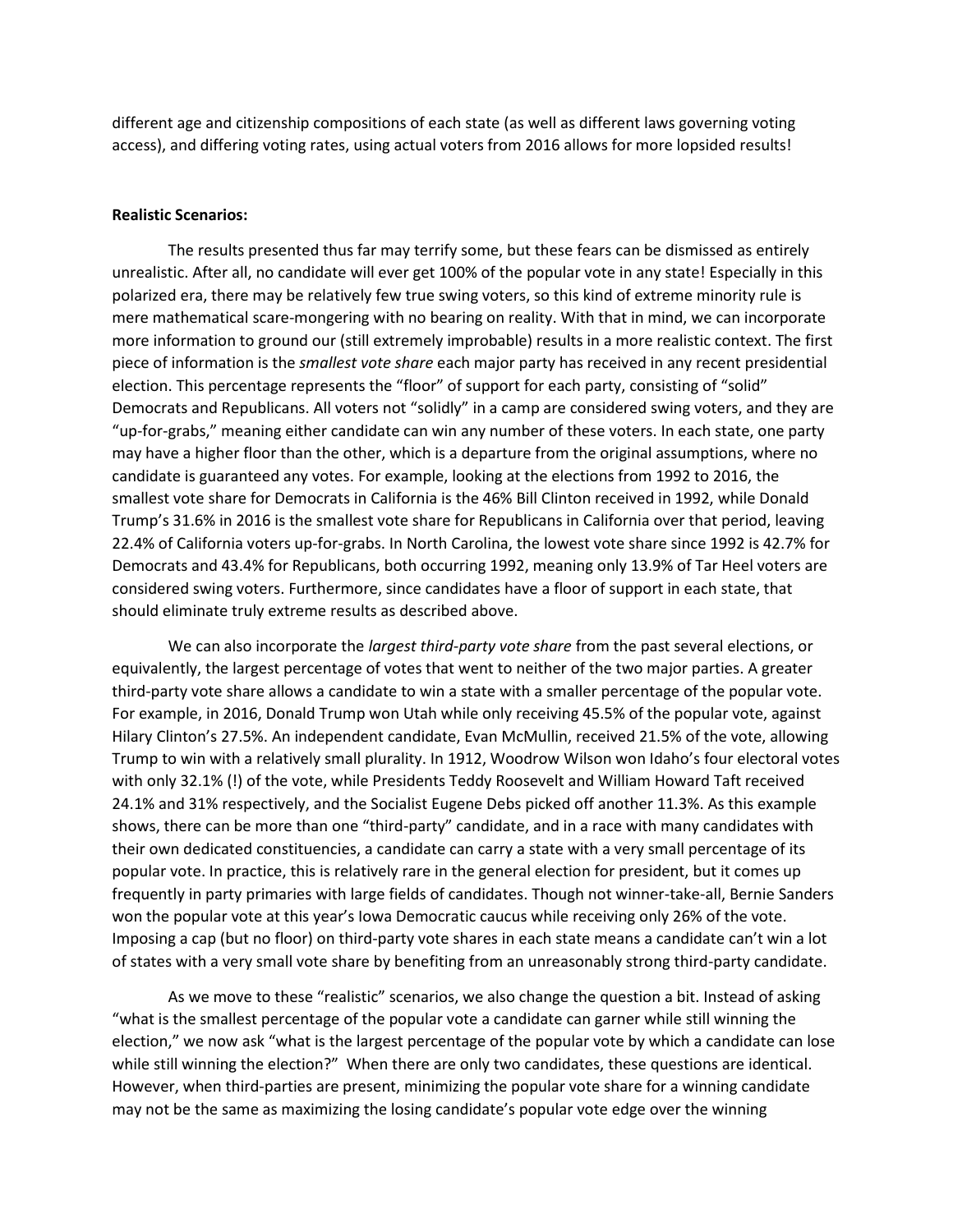candidate. For example, consider a very inefficient state (in other words, a state the electoral college winner should *lose* if they wanted to minimize popular vote share) with 40% of voters committed to both parties and up to 20% third party vote share. For the purposes of minimizing the election winner's vote share, it doesn't matter whether the candidate loses 40% - 60% or 40% - 41% with 19% third party vote share. However, if we want to maximize the gap between the loser's vote share and the winner's, the candidate should lose 40% - 60%. When third-party vote share can be high, answering the former question could allow a winning candidate to lose a handful of votes in exchange for their opponent losing many votes to third-parties, thereby shrinking the gap between them. The modified question seems more in the spirit of our inquiry. The answer to this latter question depends on which party wins, but also on our beliefs about support floors and third-party vote share.

We use the most extreme statewide results from recent elections as a proxy for each party's support floor and maximal third-party vote share in each state, allowing for two definitions of "recent." In the first case, we include the five elections between 2000 and 2016, as these elections have had relatively small national third-party vote shares. For the second case, we consider all presidential elections since 1992. In 1992, Ross Perot received 18.9% of the popular vote (he ran again in 1996, but only drew 8.4%). Though later third-party candidates have not drawn as many votes, it's not implausible to consider that certain individuals could run on an alternative ticket and garner as much support as Perot did. The most extreme achievable results based on these different assumptions, as well as the choice of population, are presented in the table below.

|              | <b>Since 1992</b> |                 | <b>Since 2000</b> |                  |
|--------------|-------------------|-----------------|-------------------|------------------|
|              | VEP               | 2016 Votes      | <b>VEP</b>        | 201              |
|              | $42.6 - 55.2$     | $42.9 - 55.0$   | $46.4 - 53.2$     | $\overline{a}$   |
| <b>D</b> Win | $(42.6 - 55.3)$   | $(42.8 - 55.0)$ | $(46.5 - 53.3)$   | $\overline{a}$   |
|              | 40.6 57.8         | 39.4 57.2       | 44.8 55.2         | $\boldsymbol{A}$ |
| <b>R</b> Win | $(40.0 - 57.3)$   | (39.4 57.3)     | $(44.8 - 55.2)$   | (4               |

| <b>Since 1992</b> |                 | <b>Since 2000</b> |                 |  |
|-------------------|-----------------|-------------------|-----------------|--|
| VFP               | 2016 Votes      | <b>VEP</b>        | 2016 Votes      |  |
| $6 - 55.2$        | 42.9 55.0       | 46.4 53.2         | $46.7 - 52.9$   |  |
| $6 - 55.3$        | $(42.8 - 55.0)$ | $(46.5 - 53.3)$   | $(46.8 - 53.0)$ |  |
| $6 - 57.8$        | 39.4 57.2       | 44.8 - 55.2       | $44.6 - 55.4$   |  |
| $0 - 57.3$        | (39.4 57.3)     | $(44.8 - 55.2)$   | $(44.6 - 55.4)$ |  |

It's no surprise that going back to 1992 allows for more extreme results, as that year featured an unusually large vote share for a third-party candidate. Additionally, given two more elections, each party gets two more opportunities in each state to post its own lowest vote share. It also may not be surprising to see that, no matter the assumptions, Republicans can win the election with getting far fewer votes than Democrats could. The distributional characteristics of the electorate that have enabled the GOP to win two elections while losing the popular vote this century also feature in these calculations. Still, even with "conservative assumptions," Democrats can also win the election while losing the popular vote by more than six points.

 Of course, these are not truly conservative assumptions, as these extreme results still rely on one candidate picking up 100% of swing voters in some states. Furthermore, if there are fewer swing voters due to diverging party coalitions, using data even dating back to 2000 might inflate the number of up-for-grabs voters. However, this exercise is not intended to be in any way predictive of what might happen in the 2020 election. Instead, the purpose has been akin to a stress test, stretching possibilities until we are able to examine the limits of the electoral college. Considering the conceivable outcomes of a system can unearth surprising results, and perhaps even change how we think about the system in question. However, as we've shown, popularity may not be the only determinant of success in the US. In